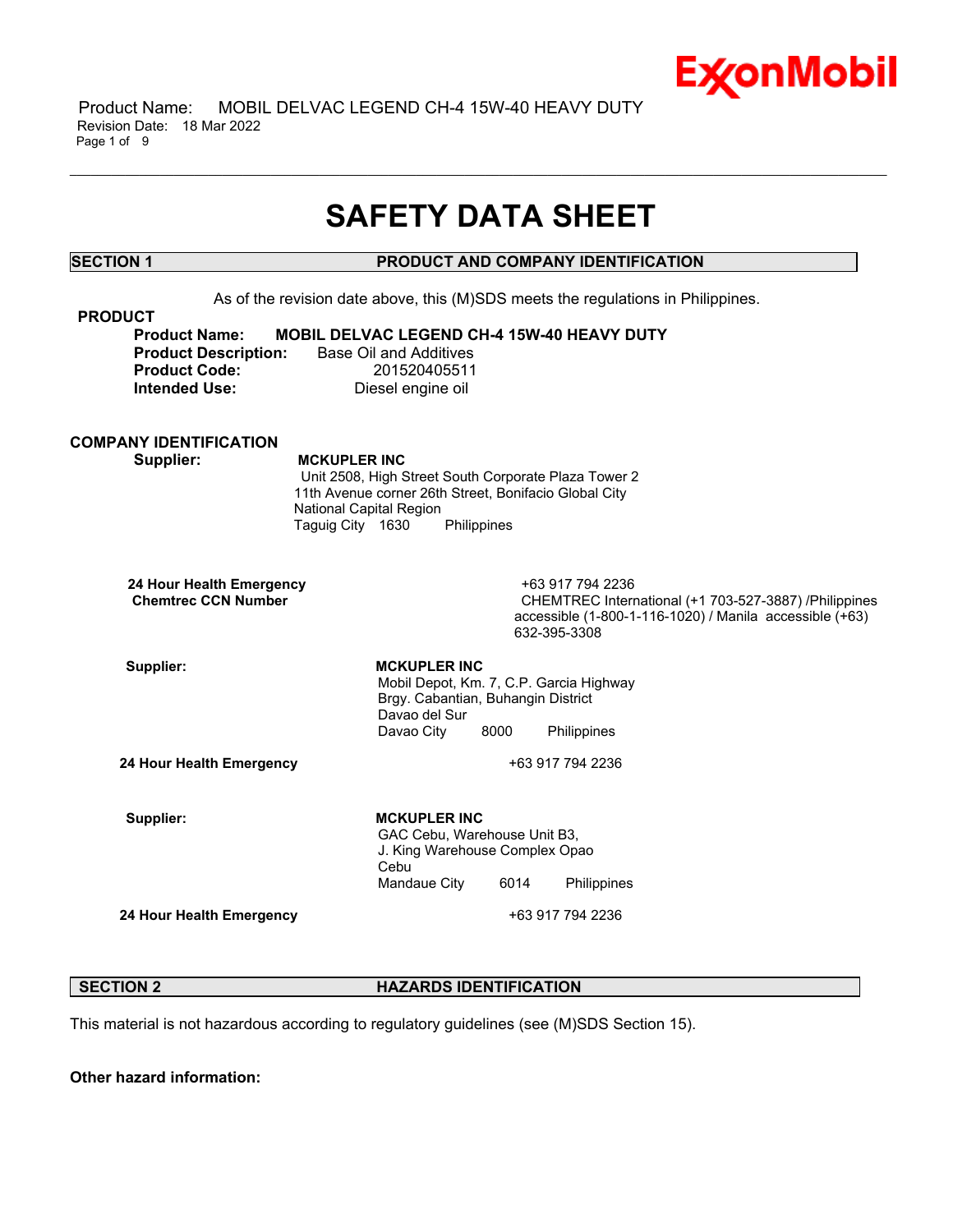

 Product Name: MOBIL DELVAC LEGEND CH-4 15W-40 HEAVY DUTY Revision Date: 18 Mar 2022 Page 2 of 9

#### **PHYSICAL / CHEMICAL HAZARDS**

No significant hazards.

#### **HEALTH HAZARDS**

High-pressure injection under skin may cause serious damage. Excessive exposure may result in eye, skin, or respiratory irritation.

\_\_\_\_\_\_\_\_\_\_\_\_\_\_\_\_\_\_\_\_\_\_\_\_\_\_\_\_\_\_\_\_\_\_\_\_\_\_\_\_\_\_\_\_\_\_\_\_\_\_\_\_\_\_\_\_\_\_\_\_\_\_\_\_\_\_\_\_\_\_\_\_\_\_\_\_\_\_\_\_\_\_\_\_\_\_\_\_\_\_\_\_\_\_\_\_\_\_\_\_\_\_\_\_\_\_\_\_\_\_\_\_\_\_\_\_\_\_

#### **ENVIRONMENTAL HAZARDS**

No significant hazards.

**NOTE:** This material should not be used for any other purpose than the intended use in Section 1 without expert advice. Health studies have shown that chemical exposure may cause potential human health risks which may vary from person to person.

# **SECTION 3 COMPOSITION / INFORMATION ON INGREDIENTS**

This material is defined as a mixture.

#### **Hazardous Substance(s) or Complex Substance(s) required for disclosure**

| <b>Name</b>                            | CAS#        | Concentration* | <b>GHS Hazard Codes</b> |
|----------------------------------------|-------------|----------------|-------------------------|
| <b>ZINC ALKYL</b><br>. DITHIOPHOSPHATE | 113706-15-3 | 2.5%           | H303, H315, H318, H401, |
|                                        |             |                | H41                     |

\* All concentrations are percent by weight unless material is a gas. Gas concentrations are in percent by volume.

# **SECTION 4 FIRST AID MEASURES**

#### **INHALATION**

Remove from further exposure. For those providing assistance, avoid exposure to yourself or others. Use adequate respiratory protection. If respiratory irritation, dizziness, nausea, or unconsciousness occurs, seek immediate medical assistance. If breathing has stopped, assist ventilation with a mechanical device or use mouth-to-mouth resuscitation.

# **SKIN CONTACT**

Wash contact areas with soap and water. If product is injected into or under the skin, or into any part of the body, regardless of the appearance of the wound or its size, the individual should be evaluated immediately by a physician as a surgical emergency. Even though initial symptoms from high pressure injection may be minimal or absent, early surgical treatment within the first few hours may significantly reduce the ultimate extent of injury.

# **EYE CONTACT**

Flush thoroughly with water. If irritation occurs, get medical assistance.

### **INGESTION**

First aid is normally not required. Seek medical attention if discomfort occurs.

### **NOTE TO PHYSICIAN**

None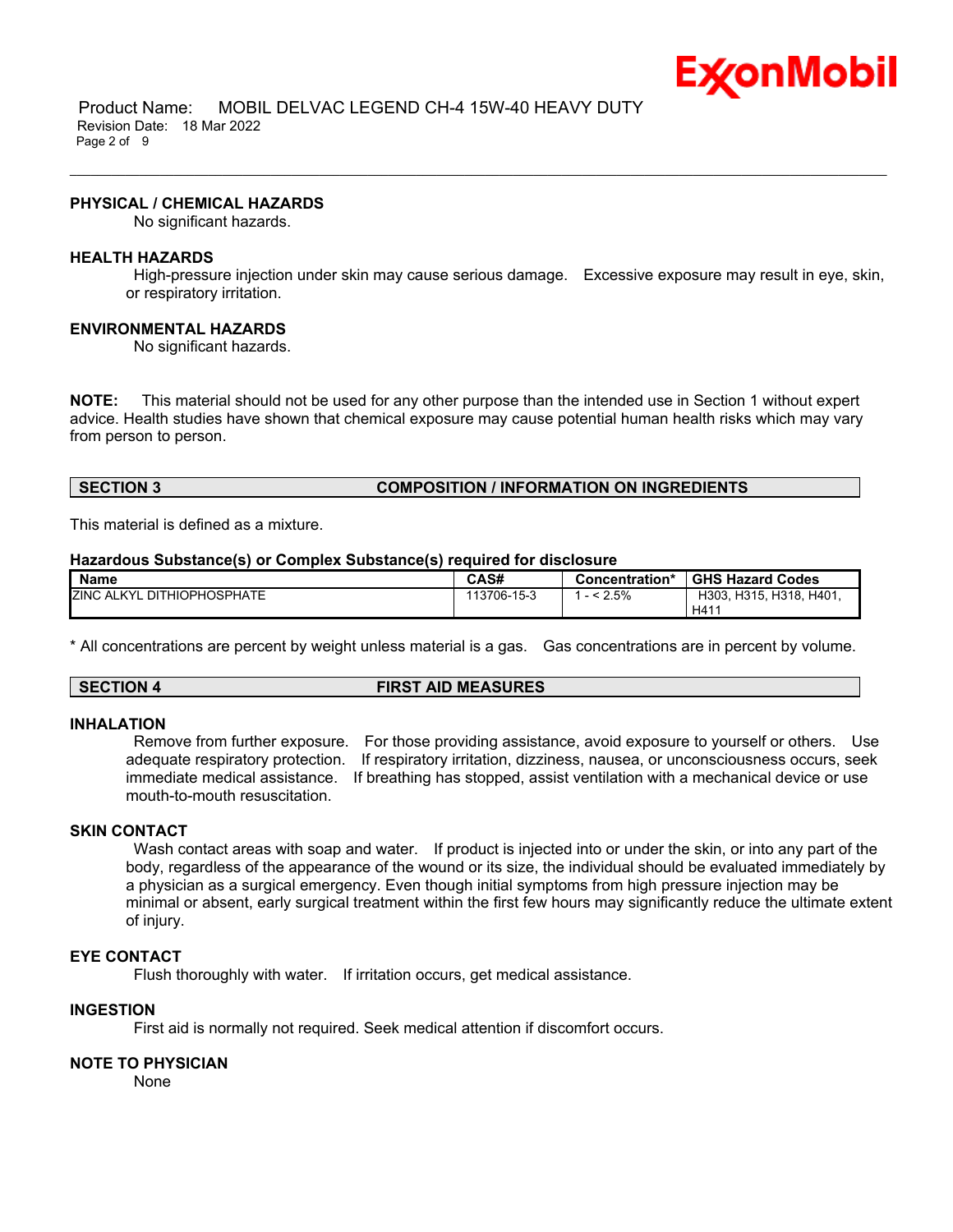

 Product Name: MOBIL DELVAC LEGEND CH-4 15W-40 HEAVY DUTY Revision Date: 18 Mar 2022 Page 3 of 9

### **SECTION 5 FIRE FIGHTING MEASURES**

\_\_\_\_\_\_\_\_\_\_\_\_\_\_\_\_\_\_\_\_\_\_\_\_\_\_\_\_\_\_\_\_\_\_\_\_\_\_\_\_\_\_\_\_\_\_\_\_\_\_\_\_\_\_\_\_\_\_\_\_\_\_\_\_\_\_\_\_\_\_\_\_\_\_\_\_\_\_\_\_\_\_\_\_\_\_\_\_\_\_\_\_\_\_\_\_\_\_\_\_\_\_\_\_\_\_\_\_\_\_\_\_\_\_\_\_\_\_

#### **EXTINGUISHING MEDIA**

**Appropriate Extinguishing Media:** Use water fog, foam, dry chemical or carbon dioxide (CO2) to extinguish flames.

**Inappropriate Extinguishing Media:** Straight Streams of Water

#### **FIRE FIGHTING**

**Fire Fighting Instructions:** Evacuate area. Prevent runoff from fire control or dilution from entering streams, sewers, or drinking water supply. Firefighters should use standard protective equipment and in enclosed spaces, self-contained breathing apparatus (SCBA). Use water spray to cool fire exposed surfaces and to protect personnel.

**Hazardous Combustion Products:** Aldehydes, Incomplete combustion products, Oxides of carbon, Smoke, Fume, Sulfur oxides

### **FLAMMABILITY PROPERTIES**

**Flash Point [Method]:** 215°C (419°F) - 233°C (451°F) [ASTM D-92] **Flammable Limits (Approximate volume % in air):** LEL: 0.9 UEL: 7.0 **Autoignition Temperature:** N/D

**SECTION 6 ACCIDENTAL RELEASE MEASURES**

# **NOTIFICATION PROCEDURES**

In the event of a spill or accidental release, notify relevant authorities in accordance with all applicable regulations.

#### **PROTECTIVE MEASURES**

Avoid contact with spilled material. See Section 5 for fire fighting information. See the Hazard Identification Section for Significant Hazards. See Section 4 for First Aid Advice. See Section 8 for advice on the minimum requirements for personal protective equipment. Additional protective measures may be necessary, depending on the specific circumstances and/or the expert judgment of the emergency responders.

For emergency responders: Respiratory protection: respiratory protection will be necessary only in special cases, e.g., formation of mists. Half-face or full-face respirator with filter(s) for dust/organic vapor or Self Contained Breathing Apparatus (SCBA) can be used depending on the size of spill and potential level of exposure. If the exposure cannot be completely characterized or an oxygen deficient atmosphere is possible or anticipated, SCBA is recommended. Work gloves that are resistant to hydrocarbons are recommended. Gloves made of polyvinyl acetate (PVA) are not water-resistant and are not suitable for emergency use. Chemical goggles are recommended if splashes or contact with eyes is possible. Small spills: normal antistatic work clothes are usually adequate. Large spills: full body suit of chemical resistant, antistatic material is recommended.

# **SPILL MANAGEMENT**

**Land Spill:** Stop leak if you can do it without risk. Recover by pumping or with suitable absorbent.

**Water Spill:** Stop leak if you can do it without risk. Confine the spill immediately with booms. Warn other shipping. Remove from the surface by skimming or with suitable absorbents. Seek the advice of a specialist before using dispersants.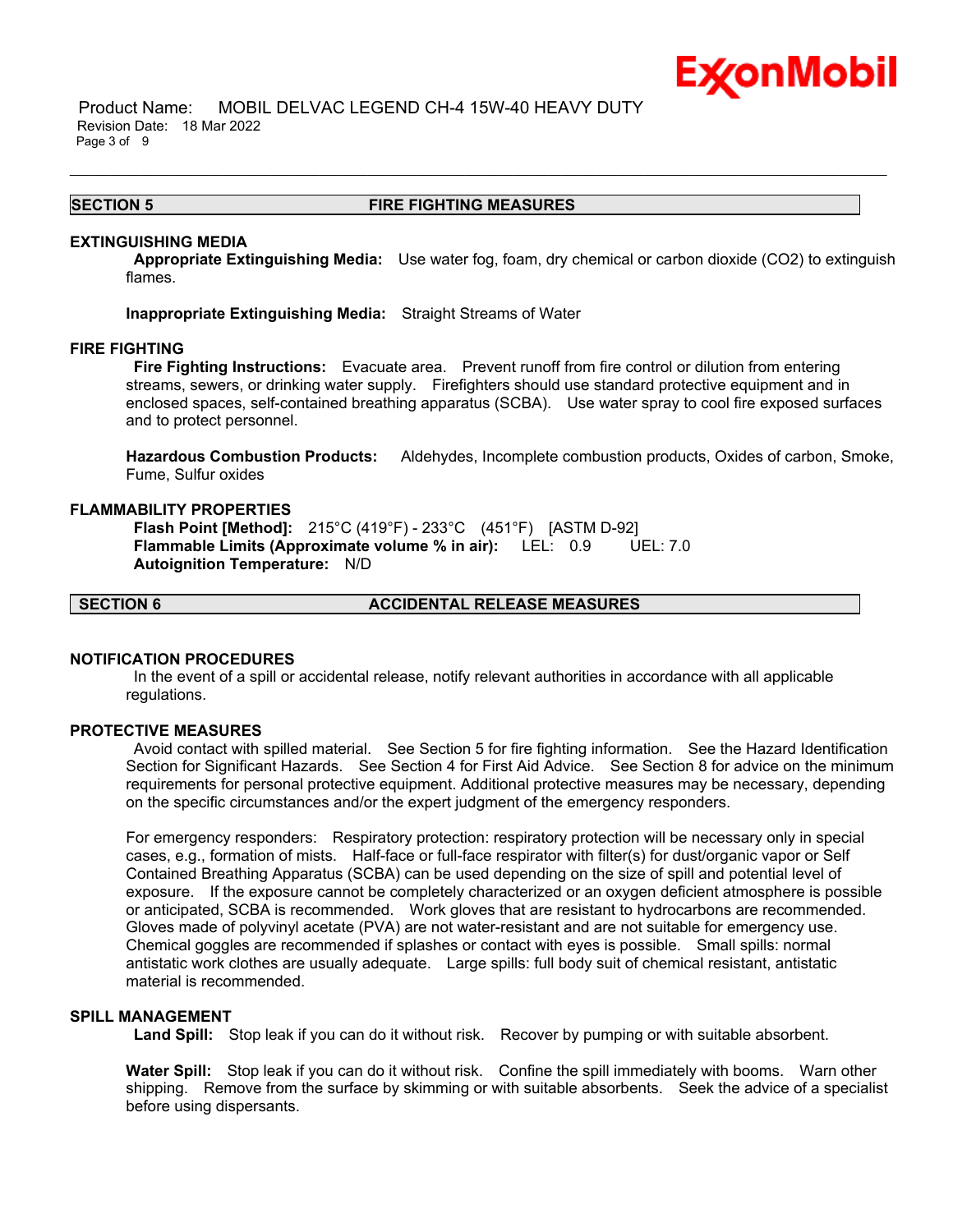

Water spill and land spill recommendations are based on the most likely spill scenario for this material; however, geographic conditions, wind, temperature, (and in the case of a water spill) wave and current direction and speed may greatly influence the appropriate action to be taken. For this reason, local experts should be consulted. Note: Local regulations may prescribe or limit action to be taken.

\_\_\_\_\_\_\_\_\_\_\_\_\_\_\_\_\_\_\_\_\_\_\_\_\_\_\_\_\_\_\_\_\_\_\_\_\_\_\_\_\_\_\_\_\_\_\_\_\_\_\_\_\_\_\_\_\_\_\_\_\_\_\_\_\_\_\_\_\_\_\_\_\_\_\_\_\_\_\_\_\_\_\_\_\_\_\_\_\_\_\_\_\_\_\_\_\_\_\_\_\_\_\_\_\_\_\_\_\_\_\_\_\_\_\_\_\_\_

### **ENVIRONMENTAL PRECAUTIONS**

Large Spills: Dike far ahead of liquid spill for later recovery and disposal. Prevent entry into waterways, sewers, basements or confined areas.

**SECTION 7 HANDLING AND STORAGE**

#### **HANDLING**

Avoid contact with used product. Prevent small spills and leakage to avoid slip hazard. Material can accumulate static charges which may cause an electrical spark (ignition source). When the material is handled in bulk, an electrical spark could ignite any flammable vapors from liquids or residues that may be present (e.g., during switch-loading operations). Use proper bonding and/or ground procedures. However, bonding and grounds may not eliminate the hazard from static accumulation. Consult local applicable standards for guidance. Additional references include American Petroleum Institute 2003 (Protection Against Ignitions Arising out of Static, Lightning and Stray Currents) or National Fire Protection Agency 77 (Recommended Practice on Static Electricity) or CENELEC CLC/TR 50404 (Electrostatics - Code of practice for the avoidance of hazards due to static electricity).

**Static Accumulator:** This material is a static accumulator.

#### **STORAGE**

The type of container used to store the material may affect static accumulation and dissipation. Do not store in open or unlabelled containers.

# **SECTION 8 EXPOSURE CONTROLS / PERSONAL PROTECTION**

**Exposure limits/standards for materials that can be formed when handling this product:** When mists/aerosols can occur the following is recommended:  $5 \text{ mg/m}^3$  - ACGIH TLV (inhalable fraction).

NOTE: Limits/standards shown for guidance only. Follow applicable regulations.

# **ENGINEERING CONTROLS**

The level of protection and types of controls necessary will vary depending upon potential exposure conditions. Control measures to consider:

No special requirements under ordinary conditions of use and with adequate ventilation.

# **PERSONAL PROTECTION**

Personal protective equipment selections vary based on potential exposure conditions such as applications, handling practices, concentration and ventilation. Information on the selection of protective equipment for use with this material, as provided below, is based upon intended, normal usage.

**Respiratory Protection:** If engineering controls do not maintain airborne contaminant concentrations at a level which is adequate to protect worker health, an approved respirator may be appropriate. Respirator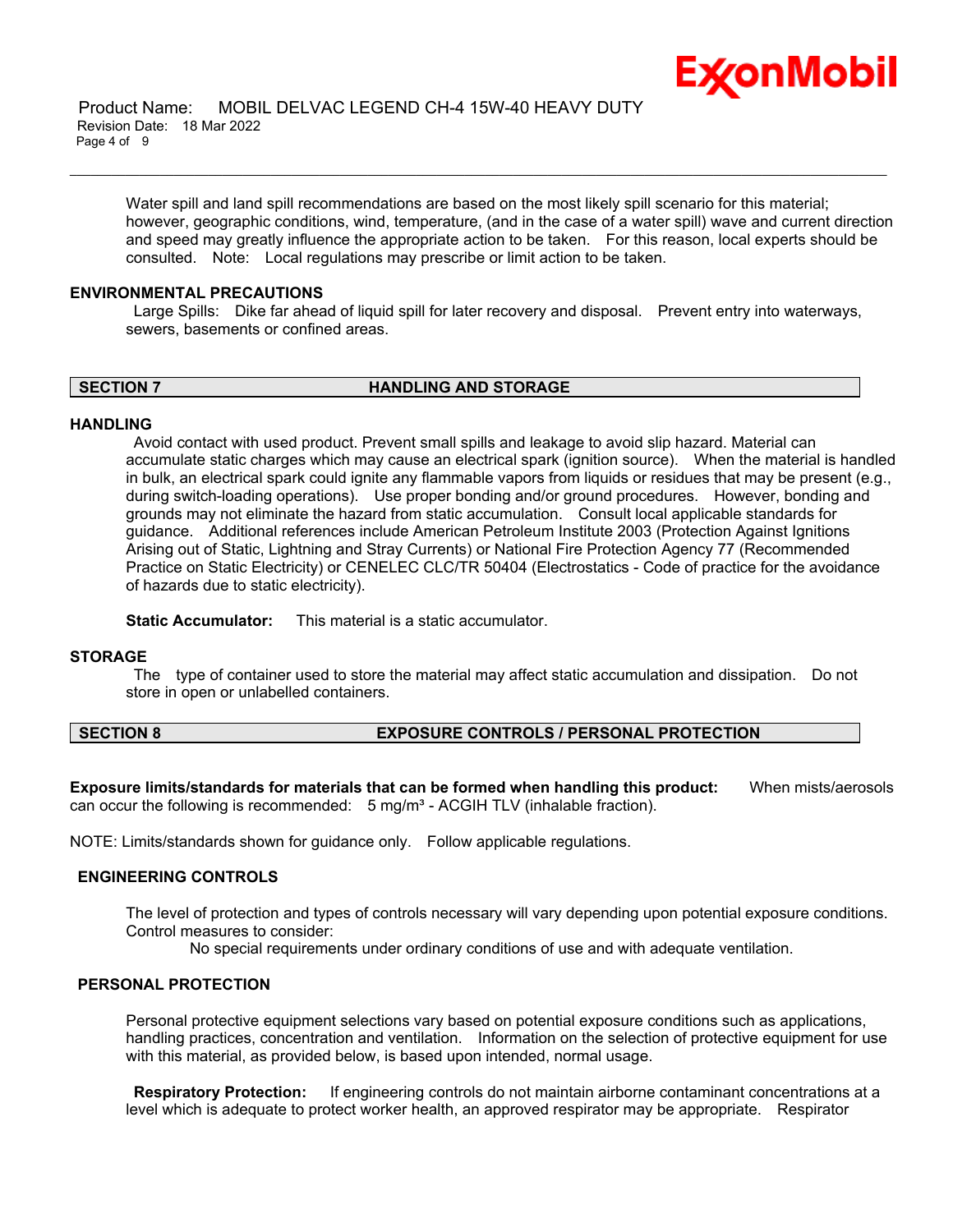selection, use, and maintenance must be in accordance with regulatory requirements, if applicable. Types of respirators to be considered for this material include:

\_\_\_\_\_\_\_\_\_\_\_\_\_\_\_\_\_\_\_\_\_\_\_\_\_\_\_\_\_\_\_\_\_\_\_\_\_\_\_\_\_\_\_\_\_\_\_\_\_\_\_\_\_\_\_\_\_\_\_\_\_\_\_\_\_\_\_\_\_\_\_\_\_\_\_\_\_\_\_\_\_\_\_\_\_\_\_\_\_\_\_\_\_\_\_\_\_\_\_\_\_\_\_\_\_\_\_\_\_\_\_\_\_\_\_\_\_\_

No special requirements under ordinary conditions of use and with adequate ventilation. Particulate

For high airborne concentrations, use an approved supplied-air respirator, operated in positive pressure mode. Supplied air respirators with an escape bottle may be appropriate when oxygen levels are inadequate, gas/vapor warning properties are poor, or if air purifying filter capacity/rating may be exceeded.

**Hand Protection:** Any specific glove information provided is based on published literature and glove manufacturer data. Glove suitability and breakthrough time will differ depending on the specific use conditions. Contact the glove manufacturer for specific advice on glove selection and breakthrough times for your use conditions. Inspect and replace worn or damaged gloves. The types of gloves to be considered for this material include:

No protection is ordinarily required under normal conditions of use. Nitrile,Viton

**Eye Protection:** If contact is likely, safety glasses with side shields are recommended.

**Skin and Body Protection:** Any specific clothing information provided is based on published literature or manufacturer data. The types of clothing to be considered for this material include:

No skin protection is ordinarily required under normal conditions of use. In accordance with good industrial hygiene practices, precautions should be taken to avoid skin contact.

**Specific Hygiene Measures:** Always observe good personal hygiene measures, such as washing after handling the material and before eating, drinking, and/or smoking. Routinely wash work clothing and protective equipment to remove contaminants. Discard contaminated clothing and footwear that cannot be cleaned. Practice good housekeeping.

# **ENVIRONMENTAL CONTROLS**

Comply with applicable environmental regulations limiting discharge to air, water and soil. Protect the environment by applying appropriate control measures to prevent or limit emissions.

# **SECTION 9 PHYSICAL AND CHEMICAL PROPERTIES**

**Note: Physical and chemical properties are provided for safety, health and environmental considerations only and may not fully represent product specifications. Contact the Supplier for additional information.**

# **GENERAL INFORMATION**

**Physical State:** Liquid **Color:** Brown **Odor:** Characteristic **Odor Threshold:** N/D

# **IMPORTANT HEALTH, SAFETY, AND ENVIRONMENTAL INFORMATION**

**Relative Density (at 15 °C):** 0.87 [ASTM D4052] **Flammability (Solid, Gas):** N/A **Flash Point [Method]:** 215°C (419°F) - 233°C (451°F) [ASTM D-92] **Flammable Limits (Approximate volume % in air):** LEL: 0.9 UEL: 7.0 **Autoignition Temperature:** N/D **Boiling Point / Range:** > 316°C (600°F)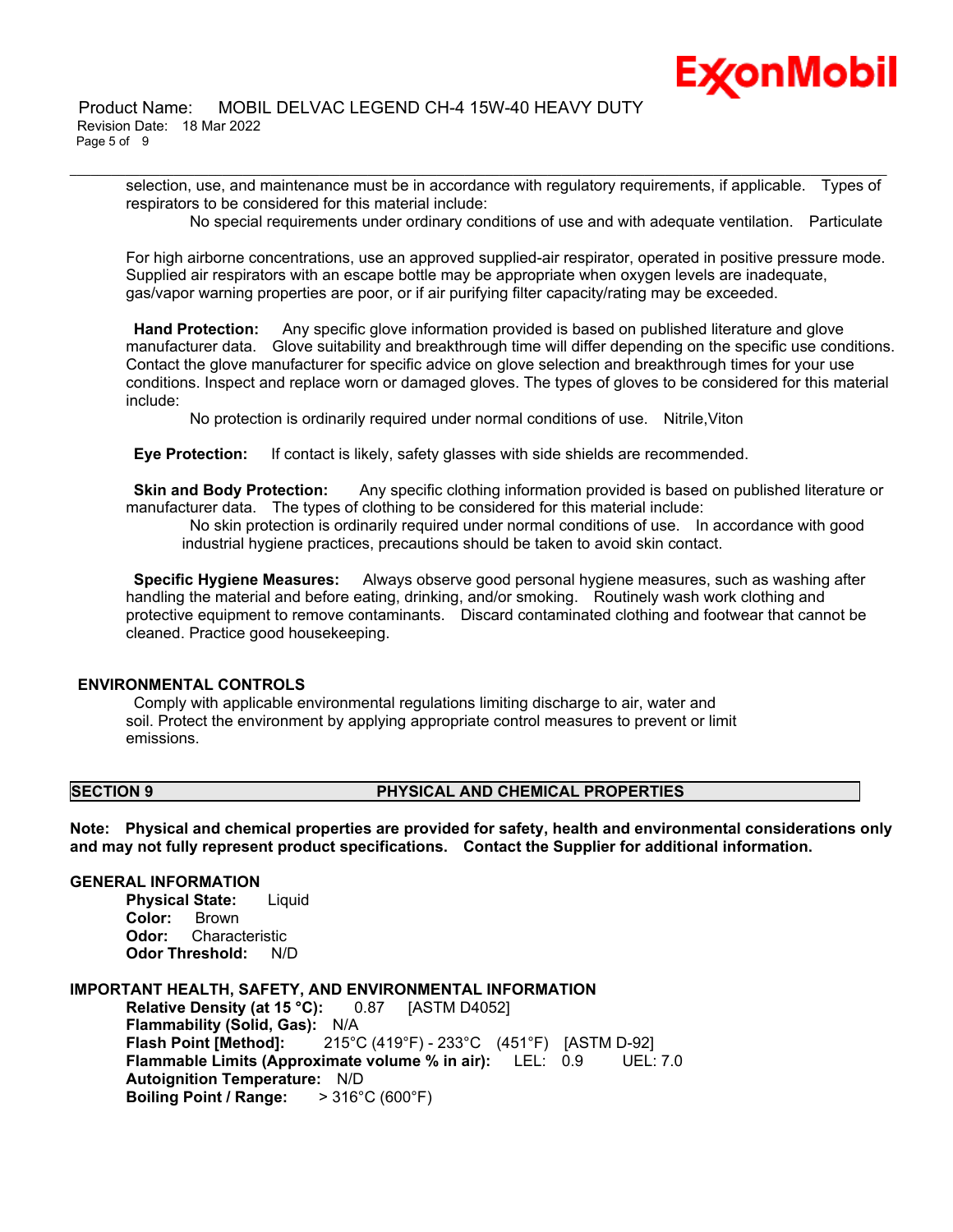

 Product Name: MOBIL DELVAC LEGEND CH-4 15W-40 HEAVY DUTY Revision Date: 18 Mar 2022 Page 6 of 9

**Decomposition Temperature:** N/D **Vapor Density (Air = 1):** > 2 at 101 kPa **Vapor Pressure:** < 0.013 kPa (0.1 mm Hg) at 20 °C **Evaporation Rate (n-butyl acetate = 1):** N/D **pH:** N/A **Log Pow (n-Octanol/Water Partition Coefficient):** > 3.5 **Solubility in Water:** Negligible **Viscosity:** 115.9 cSt (115.9 mm2/sec) at 40 °C | 14.4 cSt (14.4 mm2/sec) at 100°C - 15.4 cSt (15.4 mm2/sec) at 100°C [ASTM D 445] **Oxidizing Properties:** See Hazards Identification Section.

\_\_\_\_\_\_\_\_\_\_\_\_\_\_\_\_\_\_\_\_\_\_\_\_\_\_\_\_\_\_\_\_\_\_\_\_\_\_\_\_\_\_\_\_\_\_\_\_\_\_\_\_\_\_\_\_\_\_\_\_\_\_\_\_\_\_\_\_\_\_\_\_\_\_\_\_\_\_\_\_\_\_\_\_\_\_\_\_\_\_\_\_\_\_\_\_\_\_\_\_\_\_\_\_\_\_\_\_\_\_\_\_\_\_\_\_\_\_

# **OTHER INFORMATION**

**Freezing Point:** N/D **Melting Point:** N/A **Pour Point:** -27°C (-17°F) [ASTM D97] **DMSO Extract (mineral oil only), IP-346:** < 3 %wt

# **SECTION 10 STABILITY AND REACTIVITY**

**STABILITY:** Material is stable under normal conditions.

**CONDITIONS TO AVOID:** Excessive heat. High energy sources of ignition.

**MATERIALS TO AVOID:** Strong oxidizers

**HAZARDOUS DECOMPOSITION PRODUCTS:** Material does not decompose at ambient temperatures.

**POSSIBILITY OF HAZARDOUS REACTIONS:** Hazardous polymerization will not occur.

#### **SECTION 11 TOXICOLOGICAL INFORMATION**

# **INFORMATION ON TOXICOLOGICAL EFFECTS**

| <b>Hazard Class</b>                                               | <b>Conclusion / Remarks</b>                                                                      |  |
|-------------------------------------------------------------------|--------------------------------------------------------------------------------------------------|--|
| <b>Inhalation</b>                                                 |                                                                                                  |  |
| Acute Toxicity: No end point data for<br>material.                | Minimally Toxic. Based on assessment of the components.                                          |  |
| Irritation: No end point data for material.                       | Negligible hazard at ambient/normal handling temperatures.                                       |  |
| Ingestion                                                         |                                                                                                  |  |
| Acute Toxicity: No end point data for<br>material.                | Minimally Toxic. Based on assessment of the components.                                          |  |
| <b>Skin</b>                                                       |                                                                                                  |  |
| Acute Toxicity: No end point data for<br>material.                | Minimally Toxic. Based on assessment of the components.                                          |  |
| Skin Corrosion/Irritation: No end point data<br>lfor material.    | Negligible irritation to skin at ambient temperatures. Based on<br>assessment of the components. |  |
| Eye                                                               |                                                                                                  |  |
| Serious Eye Damage/Irritation: No end point<br>data for material. | May cause mild, short-lasting discomfort to eyes. Based on<br>assessment of the components.      |  |
| <b>Sensitization</b>                                              |                                                                                                  |  |
| Respiratory Sensitization: No end point data                      | Not expected to be a respiratory sensitizer.                                                     |  |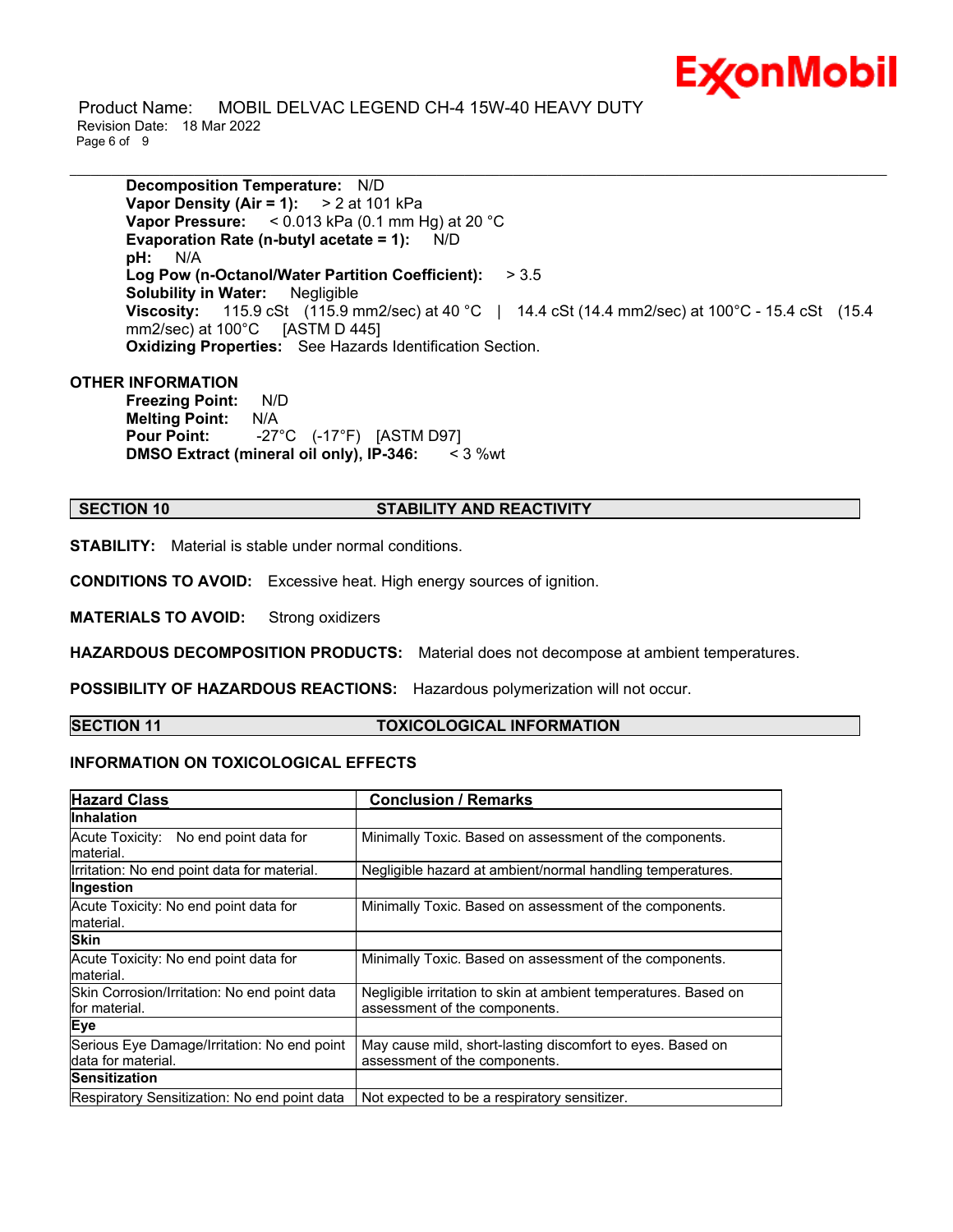

#### Product Name: MOBIL DELVAC LEGEND CH-4 15W-40 HEAVY DUTY Revision Date: 18 Mar 2022 Page 7 of 9

| for material.                                                    |                                                                                                                   |
|------------------------------------------------------------------|-------------------------------------------------------------------------------------------------------------------|
| Skin Sensitization: No end point data for<br>material.           | Not expected to be a skin sensitizer. Based on assessment of the<br>components.                                   |
| <b>Aspiration:</b> Data available.                               | Not expected to be an aspiration hazard. Based on physico-<br>chemical properties of the material.                |
| Germ Cell Mutagenicity: No end point data<br>for material.       | Not expected to be a germ cell mutagen. Based on assessment of<br>the components.                                 |
| <b>Carcinogenicity:</b> No end point data for<br>material.       | Not expected to cause cancer. Based on assessment of the<br>components.                                           |
| <b>Reproductive Toxicity: No end point data</b><br>for material. | Not expected to be a reproductive toxicant. Based on assessment<br>of the components.                             |
| Lactation: No end point data for material.                       | Not expected to cause harm to breast-fed children.                                                                |
| <b>Specific Target Organ Toxicity (STOT)</b>                     |                                                                                                                   |
| Single Exposure: No end point data for<br>lmaterial.             | Not expected to cause organ damage from a single exposure.                                                        |
| Repeated Exposure: No end point data for<br>material.            | Not expected to cause organ damage from prolonged or repeated<br>exposure. Based on assessment of the components. |

# **OTHER INFORMATION**

### **For the product itself:**

Diesel engine oils: Not carcinogenic in animals tests. Used and unused diesel engine oils did not produce any carcinogenic effects in chronic mouse skin painting studies.

 Oils that are used in gasoline engines may become hazardous and display the following properties: Carcinogenic in animal tests. Caused mutations in vitro. Possible allergen and photoallergen. Contains polycyclic aromatic compounds (PAC) from combustion products of gasoline and/or thermal degradation products.

# **Contains:**

Base oil severely refined: Not carcinogenic in animal studies. Representative material passes IP-346, Modified Ames test, and/or other screening tests. Dermal and inhalation studies showed minimal effects; lung non-specific infiltration of immune cells, oil deposition and minimal granuloma formation. Not sensitizing in test animals.

# **IARC Classification:**

**The following ingredients are cited on the lists below:** None.

|              | --REGULATORY LISTS SEARCHED-- |             |
|--------------|-------------------------------|-------------|
| $1 = IARC 1$ | $2 = IARC 2A$                 | 3 = IARC 2B |

**SECTION 12 ECOLOGICAL INFORMATION**

The information given is based on data for the material, components of the material, or for similar materials, through the application of bridging principals.

# **ECOTOXICITY**

Material -- Not expected to be harmful to aquatic organisms.

# **MOBILITY**

 Base oil component -- Low solubility and floats and is expected to migrate from water to the land. Expected to partition to sediment and wastewater solids.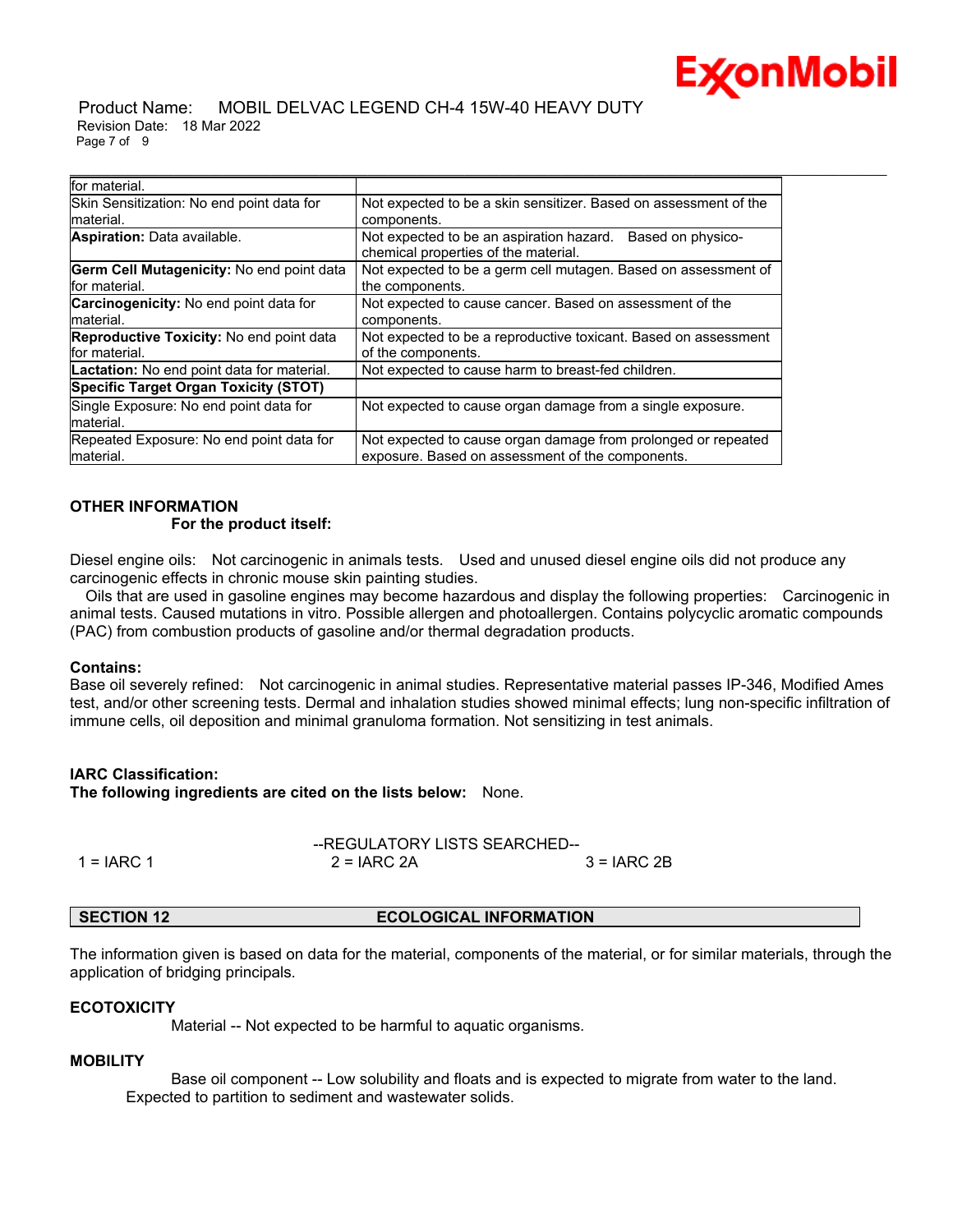

 Product Name: MOBIL DELVAC LEGEND CH-4 15W-40 HEAVY DUTY Revision Date: 18 Mar 2022 Page 8 of 9

### **PERSISTENCE AND DEGRADABILITY**

#### **Biodegradation:**

Base oil component -- Expected to be inherently biodegradable

#### **BIOACCUMULATION POTENTIAL**

 Base oil component -- Has the potential to bioaccumulate, however metabolism or physical properties may reduce the bioconcentration or limit bioavailability.

\_\_\_\_\_\_\_\_\_\_\_\_\_\_\_\_\_\_\_\_\_\_\_\_\_\_\_\_\_\_\_\_\_\_\_\_\_\_\_\_\_\_\_\_\_\_\_\_\_\_\_\_\_\_\_\_\_\_\_\_\_\_\_\_\_\_\_\_\_\_\_\_\_\_\_\_\_\_\_\_\_\_\_\_\_\_\_\_\_\_\_\_\_\_\_\_\_\_\_\_\_\_\_\_\_\_\_\_\_\_\_\_\_\_\_\_\_\_

# **SECTION 13 DISPOSAL CONSIDERATIONS**

Disposal recommendations based on material as supplied. Disposal must be in accordance with current applicable laws and regulations, and material characteristics at time of disposal.

# **DISPOSAL RECOMMENDATIONS**

Product is suitable for burning in an enclosed controlled burner for fuel value or disposal by supervised incineration at very high temperatures to prevent formation of undesirable combustion products.

**Empty Container Warning** Empty Container Warning (where applicable): Empty containers may contain residue and can be dangerous. Do not attempt to refill or clean containers without proper instructions. Empty drums should be completely drained and safely stored until appropriately reconditioned or disposed. Empty containers should be taken for recycling, recovery, or disposal through suitably qualified or licensed contractor and in accordance with governmental regulations. DO NOT PRESSURISE, CUT, WELD, BRAZE, SOLDER, DRILL, GRIND, OR EXPOSE SUCH CONTAINERS TO HEAT, FLAME, SPARKS, STATIC ELECTRICITY, OR OTHER SOURCES OF IGNITION. THEY MAY EXPLODE AND CAUSE INJURY OR DEATH.

# **SECTION 14 TRANSPORT INFORMATION**

**LAND** : Not Regulated for Land Transport

**SEA (IMDG):** Not Regulated for Sea Transport according to IMDG-Code

**Marine Pollutant:** No

**AIR (IATA):** Not Regulated for Air Transport

#### **SECTION 15 REGULATORY INFORMATION**

**This material is not considered hazardous according to the Classification of Chemicals based on Globally Harmonized System of Classification and Labelling of Chemicals (GHS) under the Joint DTI-DENR-DA-DOF-DOH-DILG-DOLE-DOTC Administrative Order No. 01 Series of 2009 by ministries.**

# **REGULATORY STATUS AND APPLICABLE LAWS AND REGULATIONS**

**Product is under Philippines PCL/CCO:** Not Regulated **Ozone Depleting Substances (ODS) (Chemical Control Order, DENR Admin. Order No. 2013-25):** Not Regulated